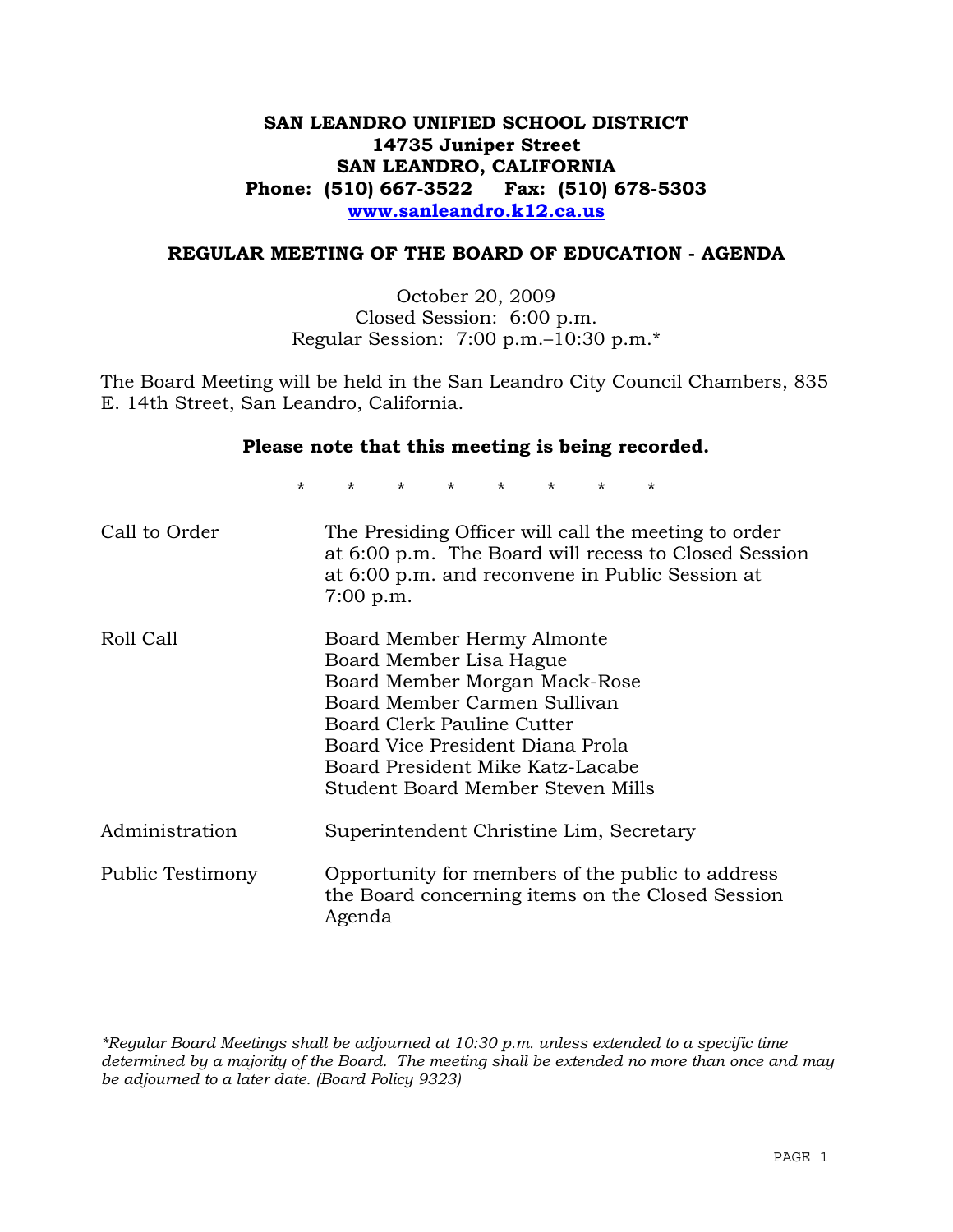Prior to the Public Session, the Board will meet in Closed Session pursuant to Education Code Section 35146 and 48918(c), and Government Code Sections 54957, 54957.6, 54956.9(b), and 54956.8.

- a) Student Expulsions
- b) Public Employee Discipline/Dismissal/Release/Hiring
- c) Conference with Labor Negotiator
- d) Conference with Legal Counsel Anticipated Litigation Significant exposure to litigation
- e) Conference with Real Property Negotiator Property(ies)

| Report Closed<br><b>Session Action</b> | Motion __________ Second __________ Vote ________ |                                                                                                                                                                                                                                                                                                                                                                                                                                                                                                                                                                                                                                                                                                                                                                                                                                                                                                                                                                                                                        |
|----------------------------------------|---------------------------------------------------|------------------------------------------------------------------------------------------------------------------------------------------------------------------------------------------------------------------------------------------------------------------------------------------------------------------------------------------------------------------------------------------------------------------------------------------------------------------------------------------------------------------------------------------------------------------------------------------------------------------------------------------------------------------------------------------------------------------------------------------------------------------------------------------------------------------------------------------------------------------------------------------------------------------------------------------------------------------------------------------------------------------------|
| Pledge of Allegiance                   |                                                   |                                                                                                                                                                                                                                                                                                                                                                                                                                                                                                                                                                                                                                                                                                                                                                                                                                                                                                                                                                                                                        |
| Approve Agenda                         |                                                   | Approve the Regular Meeting Agenda of October 20, 2009                                                                                                                                                                                                                                                                                                                                                                                                                                                                                                                                                                                                                                                                                                                                                                                                                                                                                                                                                                 |
|                                        | Motion __________ Second __________ Vote ________ |                                                                                                                                                                                                                                                                                                                                                                                                                                                                                                                                                                                                                                                                                                                                                                                                                                                                                                                                                                                                                        |
| Legal Statement                        | 54954.2(a)                                        | Members of the audience who wish to address the<br>Board are asked to complete the yellow card available at<br>the entrance and submit it to the Board's Administrative<br>Assistant. Speakers who have completed the card will be<br>called when the item is reached on the agenda or, for<br>non-agenda items, during the Public Testimony. Cards<br>are to be turned in before the item is reached on the<br>agenda. Please note that this meeting is being recorded.<br>State law prohibits the Board of Education from taking<br>any action on or discussing items that are not on the<br>posted agenda except to A) briefly respond to statements<br>made or questions posed by the public in attendance; B)<br>ask questions for clarification; C) provide a reference to a<br>staff member or other resource for factual information in<br>response to the inquiry; or D) ask a staff member to<br>report back on the matter at the next meeting and/or put<br>it on a future agenda. (Government Code Section |

## **7:00-7:10 p.m. PRESENTATION**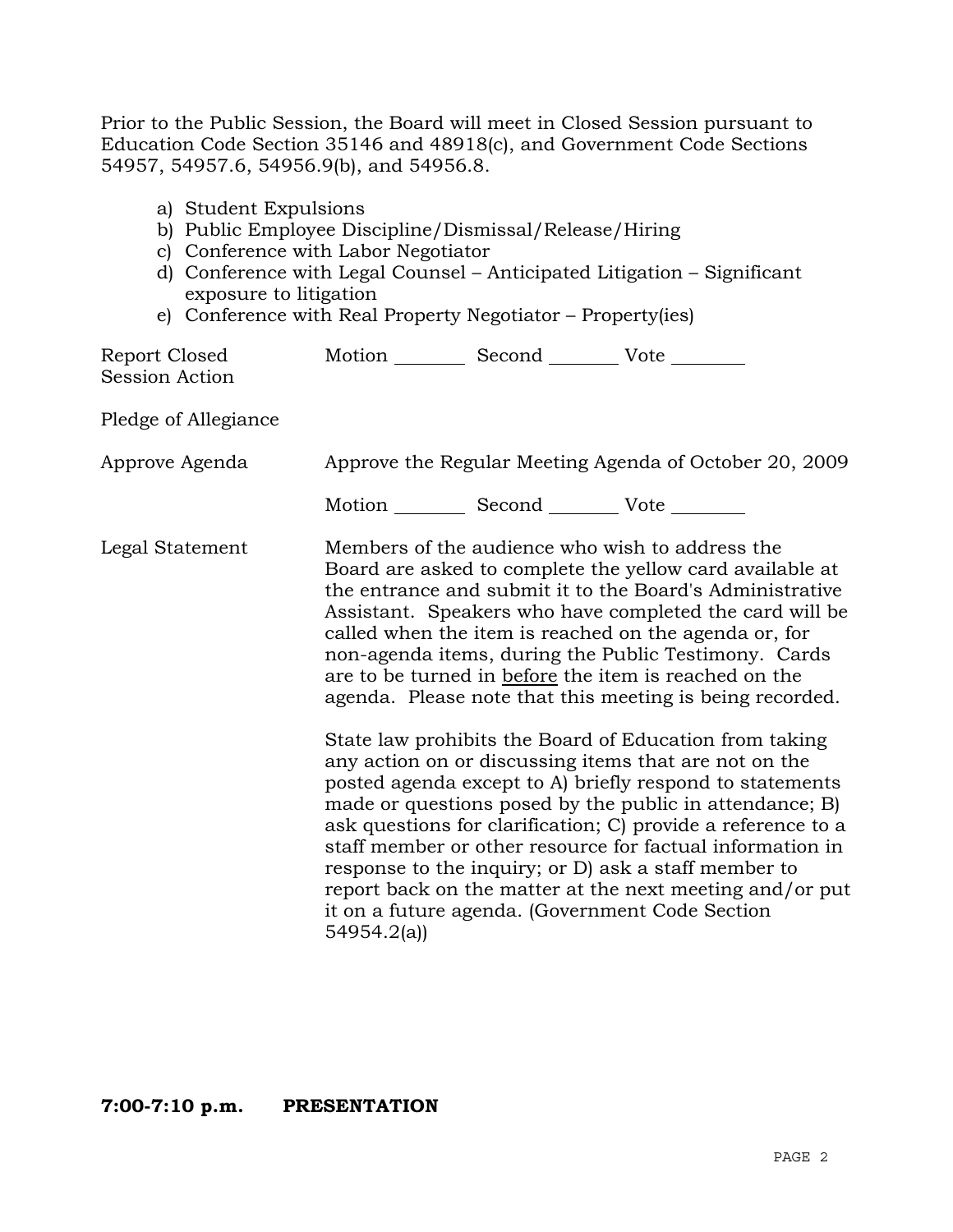**\*** The Board of Education dedicated a bench in honor of Billy Campbell on October 15, 2009. Tonight the Board of Education will present a Resolution of Appreciation and Affection to Billy Campbell, Lead Custodian, for his dedication, courage, and commitment to the students and staff of San Leandro Unified School District.

## **7:10-7:15 p.m. REPORT**

Parks & Recreation Commission Report: Juan Manuel Martinez, San Leandro Unified School District Representative

## **7:15-8:15 p.m. BOARD WORK SESSION**

\* The District's recent award of a Qualified School Construction Bond ("QSCB") has prompted many questions regarding the requirements of this program and what projects are available for funding. In addition, the release of the District's 2009-10 assessed valuation by the County of Alameda (which showed a 5.14% *decrease* in the District's assessed values) has led to additional questions and concerns regarding the relationship of future assessed valuation growth rates, projected general obligation bond tax rates, and the timing of the District's ongoing and future construction program.

 These topics will be reviewed and discussed at the Board workshop. The workshop will be presented into three major sections.

#### Part 1:

 Dale Scott, the District's financial advisor, will provide a review of the District's QSCB program and its current status. In the workshop he will describe: a) how pre-election tax rate estimates are calculated, b) the legal requirements associated with such estimates, c) the impact of post-election changes in assessed valuation, interest rates and project timing on these estimates, and d) options available to the District regarding its ongoing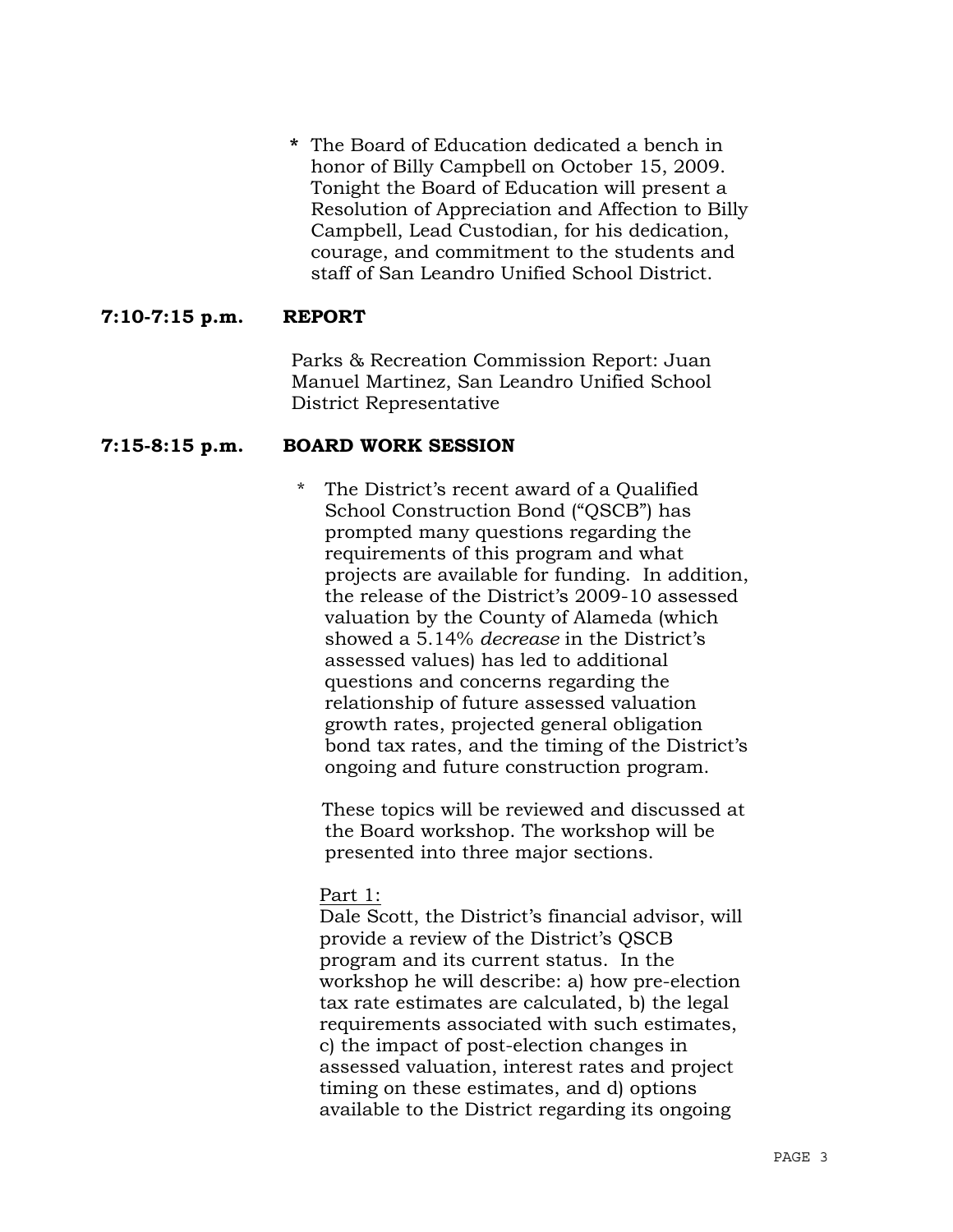bond program.

Part 2:

 District staff will present the list of projects discussed prior to the 2006 Bond election. This list includes projects that were funded by the Measure B Bond. The Board will also discuss and review projects that were not funded after the passing of the Measure B Bond.

# Part 3:

 Community input is requested regarding what projects are available for funding from the estimated \$10M savings in the issuance of QSCB. Several projects such as Burrell field; San Leandro High School pools; and solar panels for all school sites have been mentioned by many stakeholders. The Board will receive information from the community and public regarding these and any other potential projects to be funded from the savings of the QSCB. Discussion will begin and a final decision on project(s) to be funded will occur at a later Board meeting.

# **8:15-8:25 p.m. CONFERENCE**

These items are submitted for advance planning and to assist the Board in establishing future agenda items. The Board may, however, take action on the following:

Business Operations

4.1-CF Alternatives Staff Recommendation: The Board will discuss and consider on the three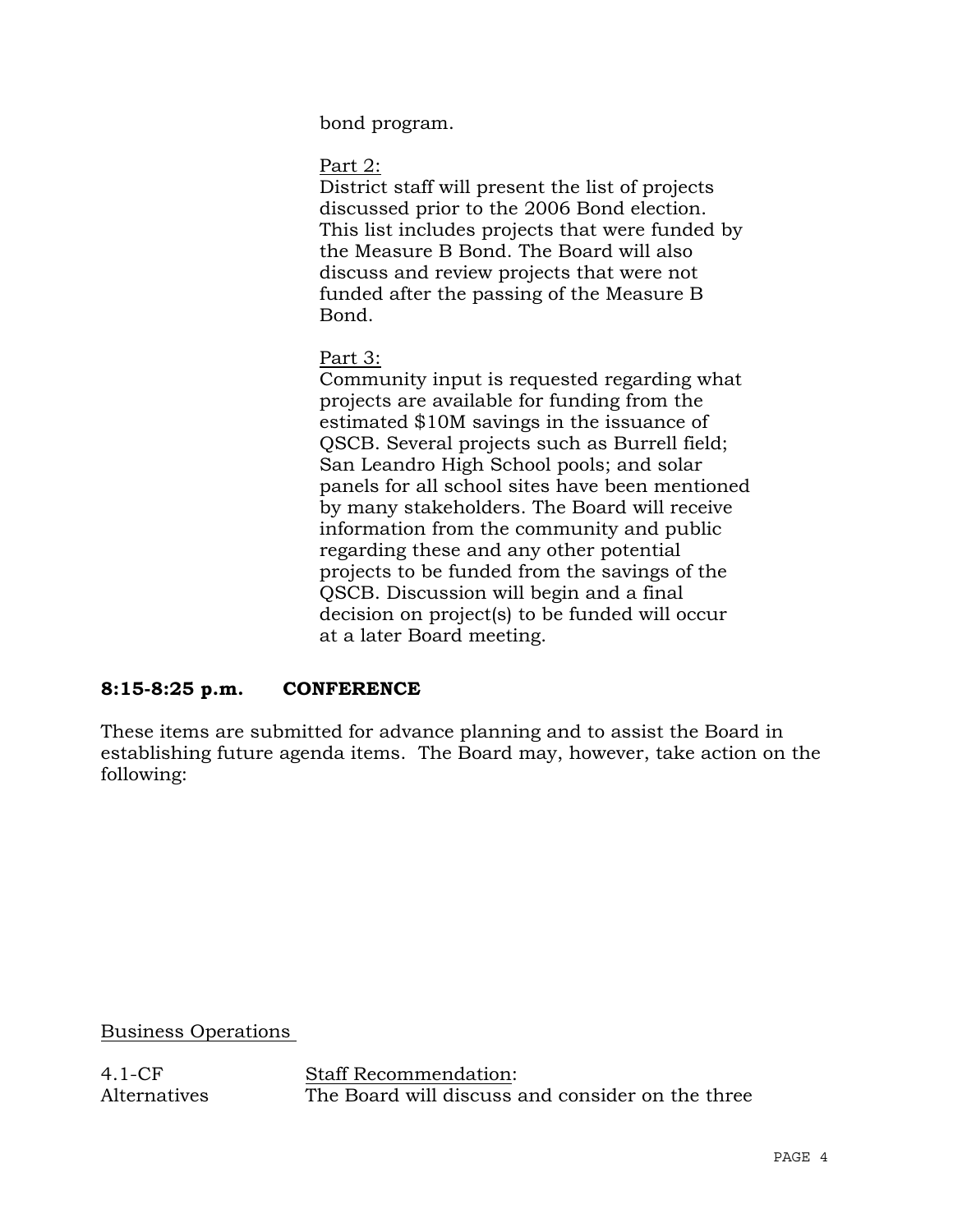Available to the District's Ongoing Bond Program as Presented by the District's Financial Advisor for the Qualified School Construction Bond (QSCB)

alternatives available to the District's Ongoing Bond Program as Presented by the District's Financial Advisor for the Qualified School Construction Bond (QSCB).

Motion Second Vote

## **8:25-8:45 p.m. PRESENTATION**

\* Bob Maginnis, Martin Capron, Geno Yun, and Deborah Cox will describe the mission of the San Leandro Sports Foundation (SLSF), its support of sports and facilities at San Leandro schools, and the need for improvements to existing facilities. The SLSF will also present the process and results of its workshops on the design of Burrell Field and summarize the needs and ongoing efforts to support a competitive pool at the high school.

## **8:45-8:50 p.m. PUBLIC TESTIMONY ON NON-AGENDA ITEMS**

Members of the audience, who wish to address the Board, please complete the yellow card available at the entrance and submit it to the Board's Administrative Assistant. Cards are to be turned in before the item is reached on the agenda.

**8:50-9:15 p.m. REPORTS** Correspondence Student Board Member Report Union Representative Reports Superintendent's Report

#### **9:15-9:20 p.m. CONSENT ITEMS**

These items are considered routine and may be enacted by a single motion. At the request of any member of the Board, any item on the consent agenda shall be removed and given individual consideration for action as a regular agenda item.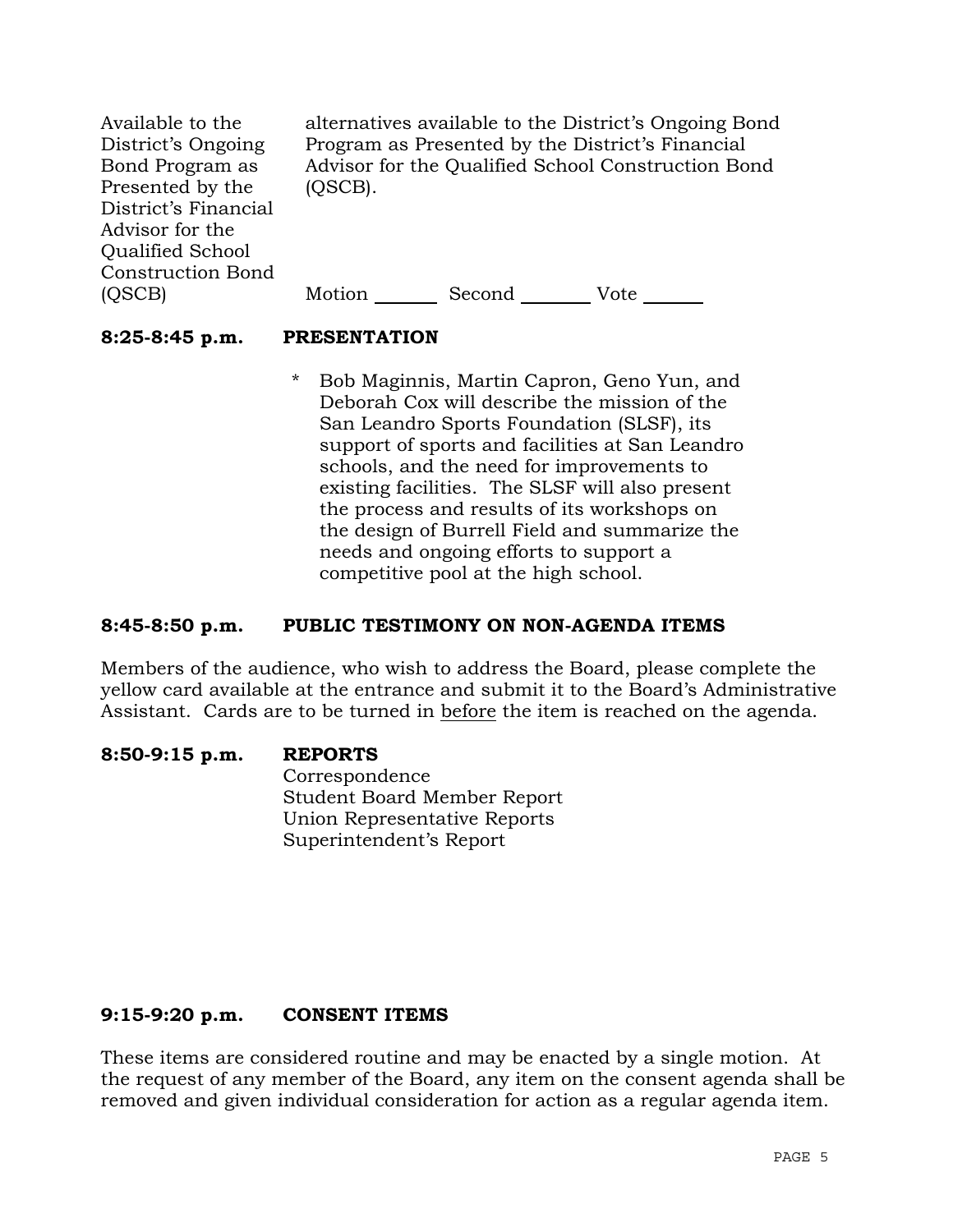## General Services

| $1.1 - C$           | <b>Staff Recommendation:</b> |        |                                                  |
|---------------------|------------------------------|--------|--------------------------------------------------|
| Approval of Board   |                              |        | Approve the minutes of the regular Board meeting |
| Minutes – September | held on September 1, 2009.   |        |                                                  |
| 1, 2009             |                              |        |                                                  |
|                     | Motion                       | Second | Vote                                             |

#### Human Resources

2.1-C Acceptance of Personnel Report

Staff Recommendation: Accept Personnel Report as submitted.

Motion Second Vote

Educational Services

3.1-C Acceptance of Donations

#### Staff Recommendation:

Approve the acceptance of gifts to the District as follows:

#### Jefferson Elementary School

• \$100 toward the cost of crossing guards from **SLTA** 

Madison Elementary School

- \$100 toward the cost of crossing guards from **SLTA**
- Donations for sensory garden for SDC classes from the following:
	- − Kenneth Barclay \$50
	- − Joseph Benedict \$100
	- − Steven Bovarnick \$10
	- − Robert Bratt \$100
	- − Dr. Brostrand \$25
	- − David Conn \$100
	- − Marcella Dockery \$25
	- − Paul Gaudreau \$30
	- − Z. Petit Gilwee \$30
	- − Maria Hettinger \$25
	- − Jennifer Kalish \$30
	- − David Lamb \$25
	- − Diane Larkin \$50
	- − David Mendenhall \$50
	- − Saul Miller \$25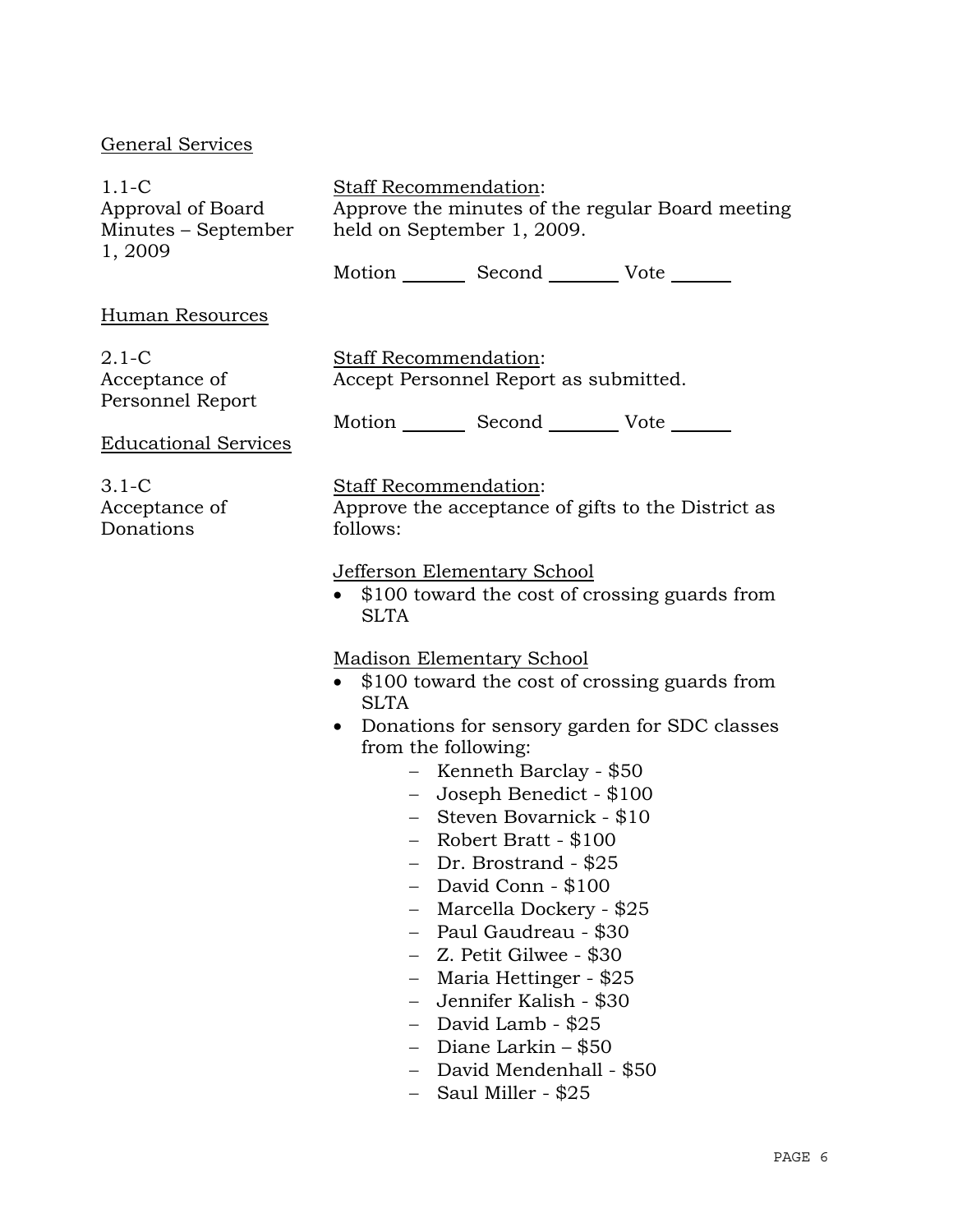- − Jennifer Perkins-Willoughby \$100
- − Pismo Beach Veterinary \$100
- − Darren Bradley Prock \$50
- − Joshua Reynolds \$50
- − Jimmy Ridgley \$50
- − Anthony Schuetze \$25
- − Jerome Schuetze \$25
- − Michael Solow \$100
- − Elizabeth Sperow \$25
- − Eliza van Gerbig \$80
- − Dawn Brostrand Woehl \$50

#### McKinley Elementary School

- \$100 toward the cost of crossing guards from SLTA
- Ten \$30 Target gift cards to be used for student rewards from Triple Threat Academy
- $$125$  for a 2<sup>nd</sup> grade classroom for general supplies from Carole Gilbert and Anne Benfatto

#### Monroe Elementary School

• \$100 toward the cost of crossing guards from SLTA

#### Roosevelt Elementary School

• \$100 toward the cost of crossing guards from **SLTA** 

#### Washington Elementary School

- New 6x9 area rug and liner for a classroom from Myrna Hernandez
- 1 case of copying paper and 1 case of drawing paper from Pauline Cutter

Wilson Elementary School

- \$100 toward the cost of crossing guards from SLTA
- \$50 Walmart gift card from Walmart Corp. for purchasing hand sanitizer gel for the classrooms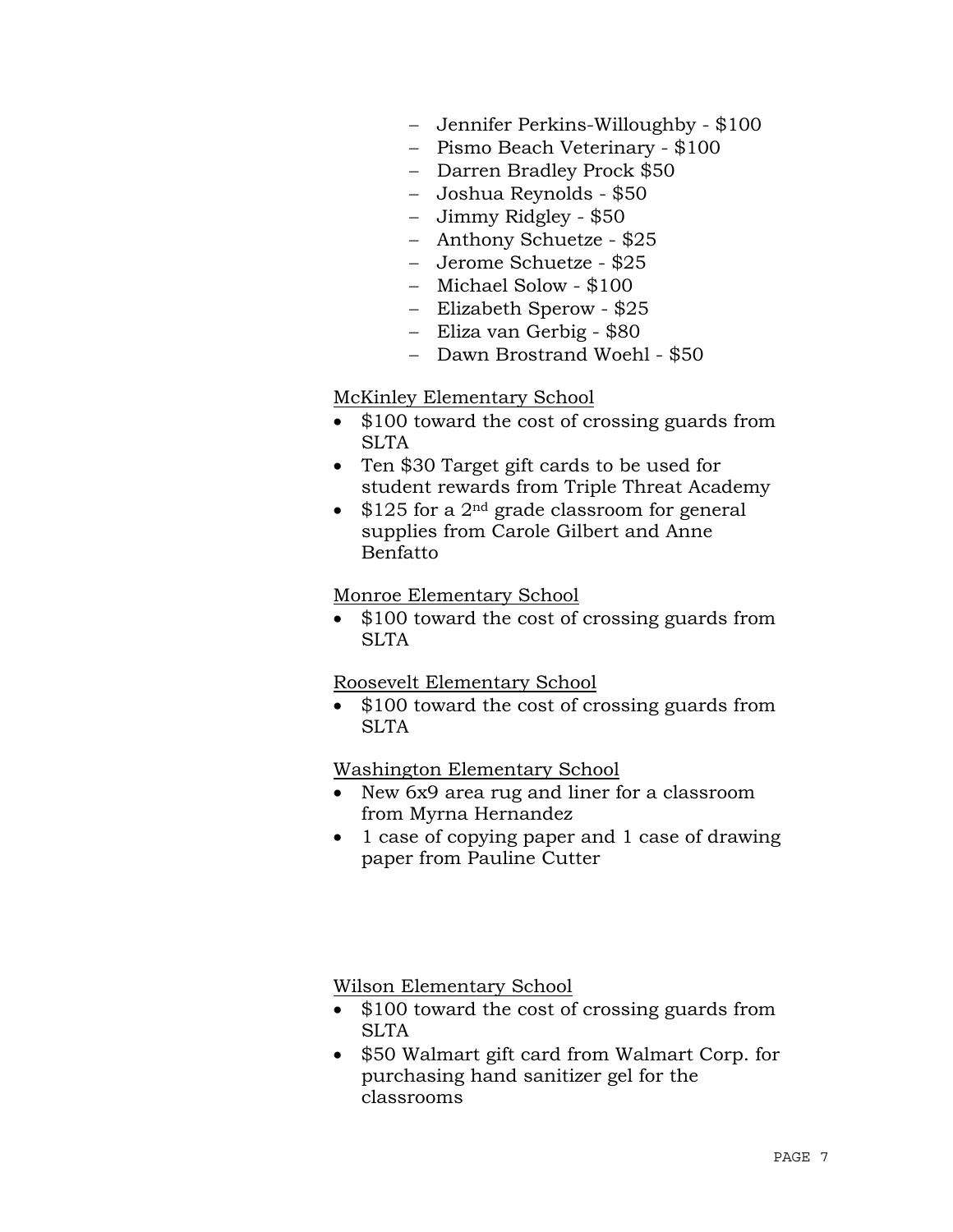| Motion<br>Vote<br>Second |  |
|--------------------------|--|
|--------------------------|--|

| $3.2 - C$<br>Contract between the<br>San Leandro Unified<br>School District and<br>Spencer Johnson of On<br>the Ball Spinny                                                                  | <b>Staff Recommendation:</b><br>Approve the contract between the San Leandro<br>Unified School District and Spencer Johnson of<br>On the Ball Spinny, a highly interactive assembly<br>program for fourth and fifth grade students at<br>each of our elementary schools that features fun<br>and amazing basketball skills while teaching the<br>importance of education, respect, goal setting,<br>determination, perseverance, emphasizing the<br>importance of making healthy choices and saying<br>no to drugs and alcohol.<br>Motion Second Vote |  |
|----------------------------------------------------------------------------------------------------------------------------------------------------------------------------------------------|-------------------------------------------------------------------------------------------------------------------------------------------------------------------------------------------------------------------------------------------------------------------------------------------------------------------------------------------------------------------------------------------------------------------------------------------------------------------------------------------------------------------------------------------------------|--|
| $3.3-C$<br>Memorandum of<br>Understanding<br>between the San<br>Leandro Unified School<br>District and the<br>California Reading and<br>Literature Project of<br>the San Francisco<br>Region | Staff Recommendation:<br>Approve Memorandum of Understanding between<br>the San Leandro Unified School District and the<br>California Reading and Literature Project of the<br>San Francisco Region.<br>Motion Second Vote                                                                                                                                                                                                                                                                                                                            |  |
| $3.4-C$<br>Recommendation from<br><b>Administrative Panel</b>                                                                                                                                | Staff Recommendation:<br>Approve the Administrative Panel's<br>recommendation for expulsion for students: E01-<br>09/10, E02-09/10, and E03-09/10.                                                                                                                                                                                                                                                                                                                                                                                                    |  |
|                                                                                                                                                                                              | Motion ________ Second _________ Vote _______                                                                                                                                                                                                                                                                                                                                                                                                                                                                                                         |  |
|                                                                                                                                                                                              |                                                                                                                                                                                                                                                                                                                                                                                                                                                                                                                                                       |  |
| $3.5 - C$                                                                                                                                                                                    | Staff Recommendation:                                                                                                                                                                                                                                                                                                                                                                                                                                                                                                                                 |  |

| 3.5-C                   | Staff Recommendation:                             |
|-------------------------|---------------------------------------------------|
| Revised Agreement       | Approve the revised agreement between San         |
| between San Leandro     | Leandro Unified School District and Teneh Weller, |
| Unified School District | Parent Educator, High Expectation.                |
| and Teneh Weller,       |                                                   |
| Parent Educator, High   |                                                   |
| Expectations            | Motion<br>Second<br>Vote                          |
|                         |                                                   |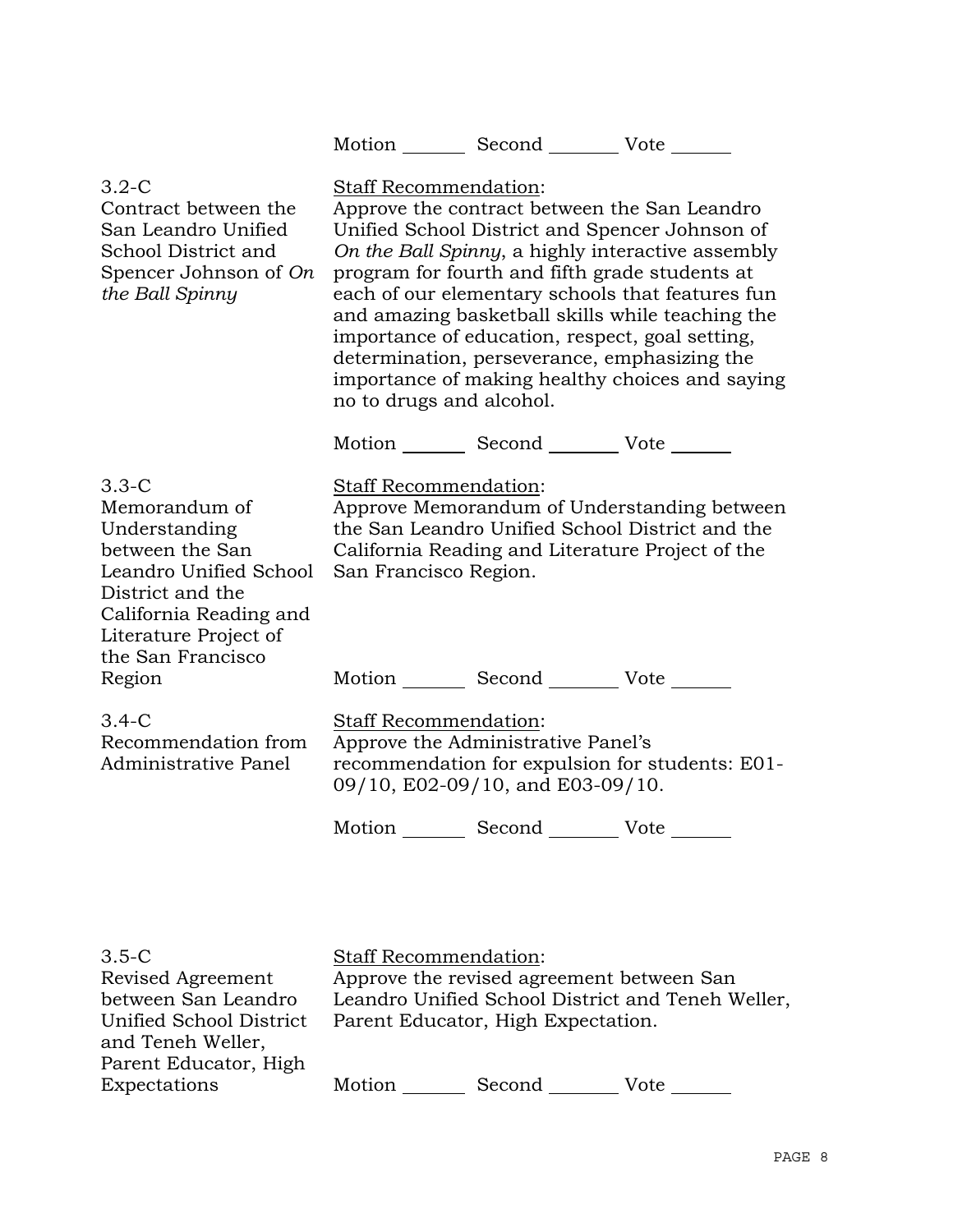Business Operations

| $4.1 - C$<br>Ratification of Payroll    | <b>Staff Recommendation:</b><br>Ratify September 2009 payroll in the amount of<br>\$4,495,700.96.            |        |             |
|-----------------------------------------|--------------------------------------------------------------------------------------------------------------|--------|-------------|
|                                         | Motion                                                                                                       |        | Second Vote |
| $4.2-C$<br>Approval of Bill<br>Warrants | <b>Staff Recommendation:</b><br>Approve Bill Warrants #88936389-88954871 in<br>the amount of \$6,804,475.12. |        |             |
|                                         | Motion                                                                                                       | Second | Vote        |

# **9:20-9:35 p.m. INFORMATION**

These items are intended to keep the Board informed on various District business matters which do not require action by the Board. Business, Operations and Facilities

| $4.1-I$<br>Miscellaneous Receipts | Staff Recommendation:<br>Miscellaneous receipts in the amount of |  |
|-----------------------------------|------------------------------------------------------------------|--|
|                                   | $$1,684,164.70$ have been deposited in the                       |  |
|                                   | Treasury of Alameda County.                                      |  |
| $9:35$ p.m.                       | ADDITIONAL SUGGESTIONS AND COMMENTS FROM<br><b>BOARD MEMBERS</b> |  |
| <b>ANNOUNCEMENT</b>               | <b>Board of Education Meetings</b>                               |  |
|                                   | Special Meeting – October 22, 2009, 6 pm, DO                     |  |
|                                   | Regular Meeting – November 3, 2009                               |  |
|                                   | Regular Meeting – November 17, 2009                              |  |
|                                   | Regular Meeting – December 1, 2009                               |  |
|                                   | Regular Meeting – December 15, 2009                              |  |
|                                   | Regular Meeting – January 12, 2010                               |  |
|                                   | Regular Meeting - January 26, 2010                               |  |
|                                   | Regular Meeting – February 9, 2010                               |  |
|                                   | Regular Meeting – March 2, 2010                                  |  |
|                                   | Special Meeting - Thursday, March 11, 2010, DO                   |  |
|                                   | Regular Meeting – March 23, 2010                                 |  |
|                                   | Regular Meeting – April 20, 2010                                 |  |
|                                   | Regular Meeting – May 4, 2010                                    |  |
|                                   | Regular Meeting – May 18, 2010                                   |  |
|                                   | Regular Meeting - Wednesday, June 2, 2010                        |  |
|                                   | Regular Meeting – June 15, 2009                                  |  |